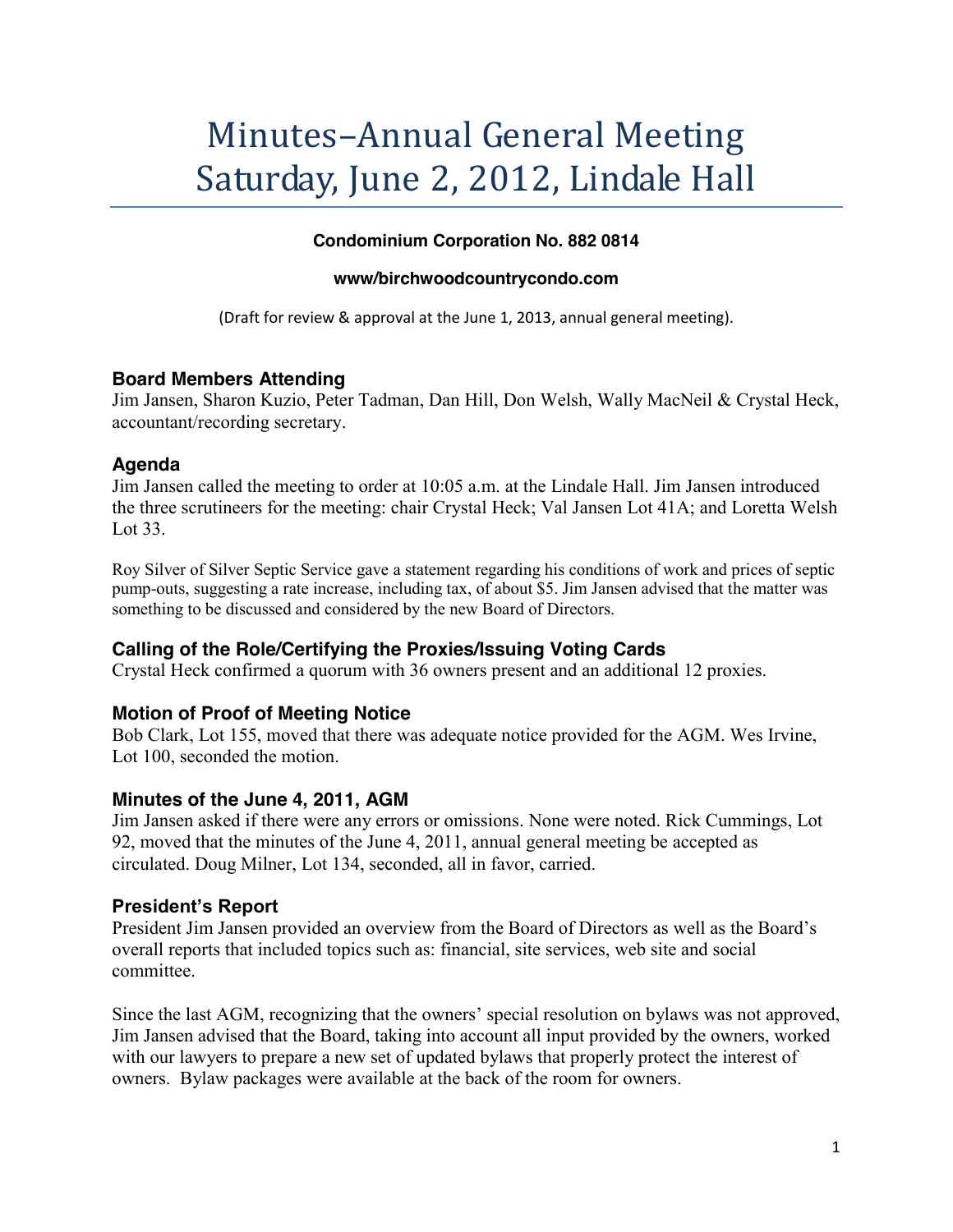Owners were reminded that the owners' special resolution on bylaws needed 75% approval in order to be passed and that the voting forms could be returned by mail or dropped off at the Birchwood Center mailbox.

Jim Jansen also reported that:

• the Board purchased a laptop computer for condominium business and a security camera for the dumpster area. A second security camera will be installed at the front gate;

• the 2011-2012 year was very successful with condo fees being reduced for the second year in a row while at the same time the corporation stayed on budget;

• with regard to Birchwood Center, enhancements and finishing touches (with Jim Jansen) remaining as project manager) would soon be carried out based on Board approval;

• the Board greatly appreciated its contractors and the wonderful work that they do for the community and;

• the Board had a new Reserve Fund Study completed and based on the findings increased the amount of monies in our reserve fund to approximately \$286,000.

# **Reports**

# Financial Report

Tom MacLean, Lot 13, moved that the financial report, distributed in advance of the meeting, be accepted as circulated. Dave Hatala, Lot 158, seconded the motion, carried. Judy Seaman, Lot 77, moved that we use Gary Ruhl Professional Corp. to audit the 2011-2012 finances, seconded by Wes Irvine, Lot 100, carried.

# Site Services

Wally MacNeil reported that:

• twelve development permits were issued and required follow-up with Brazeau County;

• several non-compliance letters regarding unsightly premises or excessive number of dogs were sent out. Dog catchers have talked with some of the owners;

• a grass cutting ad ran in the Western Review for two weeks resulting in a single response. The applicant initially agreed to a contract but later changed his mind and notice would be given. In the meantime, owners were being advised to please do grass cutting in the ditch lines fronting their property;

• the roads were in the best condition that they have been in for some time and;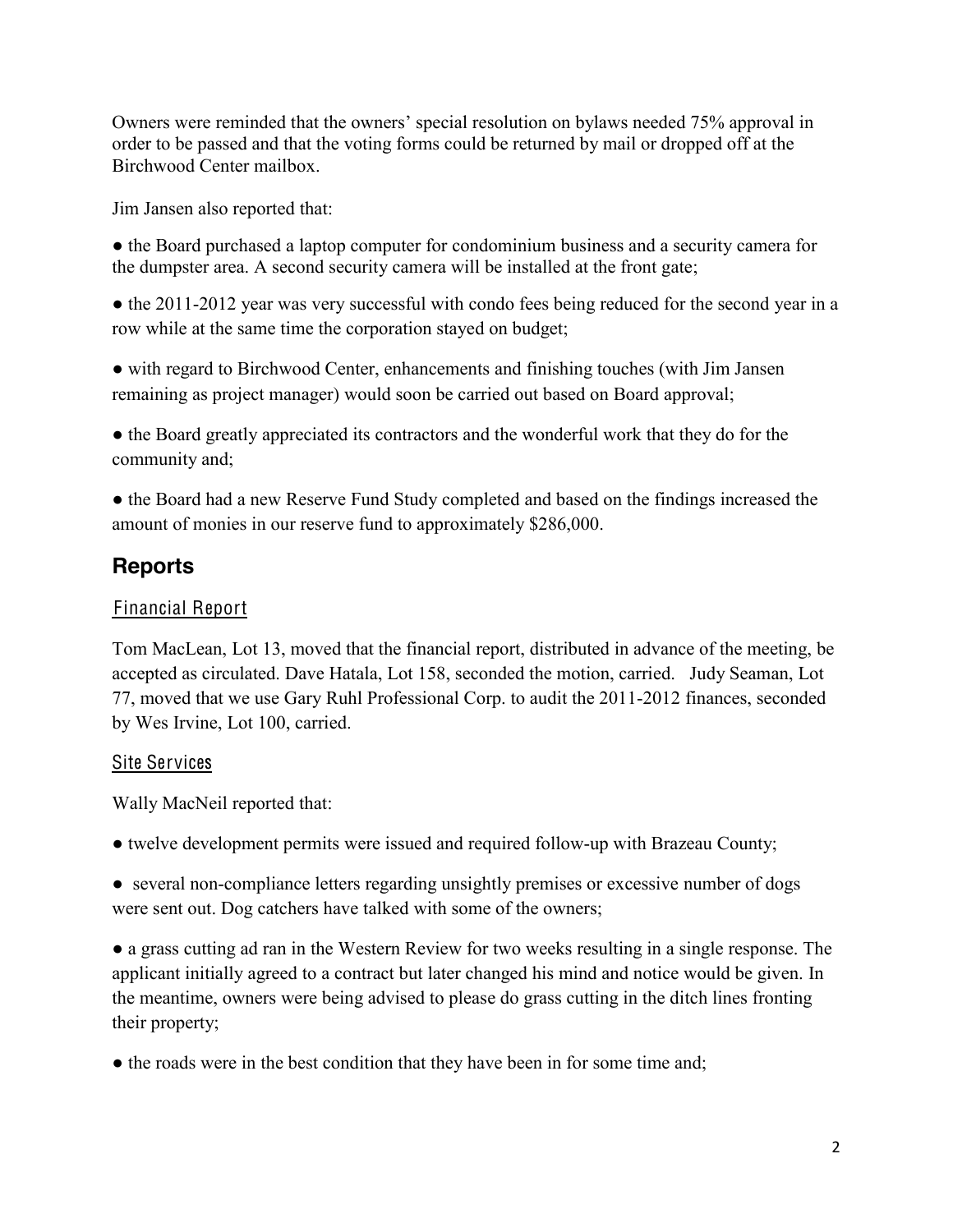• Alberta Environment has been dealing with the problems left by the previous golf course owner and although the provincial department promised it would deal with the matter nothing has been done as of the AGM date.

#### Social Committee

Jim Jansen thanked the social committee and its members for their efforts. Jan Wells provided a report on past and future activities. It was pointed out that there were cookbooks for sale at the back of the hall.

Melissa Southorn was thanked for her efforts with the web site. Owners were reminded that they can access: condo background; meeting minutes; rules and regulations; bylaws; and link to the Condominium Prop<sup>e</sup>rty Ac<sup>t</sup> <sup>o</sup>f Albert<sup>a</sup> by going to [www.birchwoodcountrycondo.com](http://www.birchwoodcountrycondo.com/)

## **Members Forum:**

Paul Mah, Lot 154, asked when the new budget with condo fees will be sent out to the owners and was advised it would be out within the next couple of weeks.

Jessie Christian, Lot 102, asked about misuse of the back access road [which is used mainly by oil companies, with the Board allowed access to bring in large units] and said there needed to be a restraint on the use of recreational vehicles in that area. Al Wachter, Lot 80, said he was concerned about fires. Vic Henry, Lot 77, advised that he was aware through an e-mail from the owner of the private property that the only people who can use the roadway are those from oil companies or those authorized by the Board to move large units in or out of the condo plan. Vic Henry said the e-mail made clear that the land owner does not want this road to be misused. John Budd, Lot 1, said that this problem had previously been resolved by installing a lock but if it was still and issue perhaps a sign should be put up. Wes Irvine, Lot 100, said it was his feeling that a lot of the quads were not operated by people from the condo plan.

Jessie Christian, Lot 102, wondered about the golf course status and rumors that it had been sold. She was advised that the new operators (Don & Veronica Holmes from Smoky Lake) were planning to come to the AGM and speak to those in attendance. Later in the meeting, the new operators explained that they were committed to making things work but firstly had to clarify a number of details surrounding their planned purchase.

Clarence Wastle, Lot 84, asked about any updates regarding the lagoon and was told there was nothing new.

Paul Mah, Lot 154, asked whether rocks from a pile in the community garden near the entrance to Cedar Glen would be available to those wanting them and was advised that they were the property of an individual owner and were meant to remain on that site

Al Watcher, Lot 80, wondered why his pump-out cost was around \$84 instead of \$42 and thought it might be due to a county charge. He was advised that the reason his cost was double the single rate was because he had two tanks and two times \$42 was \$84.

Ron Barkley, Lot 93, wondered if the Board had looked at other septic services and was advised that they had and that Silver's was the best at a reasonable price.